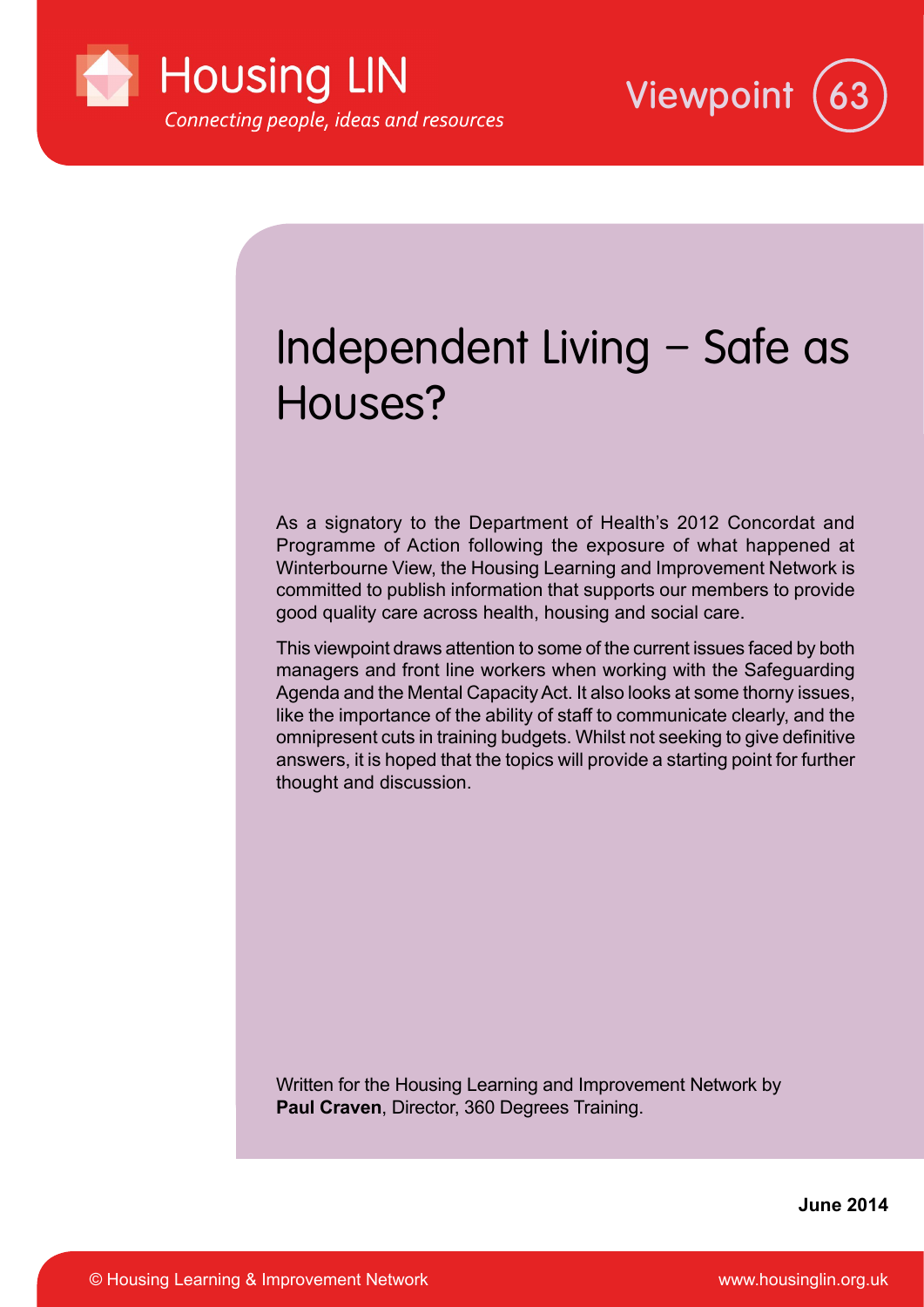# **Introduction**

As a consultant and trainer, I could never end a meeting or session without asking the questions "What next, where to now, what are we going to do with the knowledge we have just acquired?" And that's surely the attitude that people working in housing support at all levels must have, whether working with a tenant in supporting them to solve a problem, or dealing with a new piece of legislation at local or national level.

The Mental Capacity Act (MCA), Deprivation of Liberty Safeguards (DoLS), Human Rights Act and the Equalities Act are all aimed at making the world a safer and better place for vulnerable adults (or Adults at Risk), people in care. So given that we have all of this legislation, why is it that every time we open the newspapers or turn on the radio, there is another major abuse case staring us in the face? And if you work in any kind of support service, whether at grass roots or management level, you'll know that it's only the major ones that reach the press.

Last year, according to Department of Health (DH) statistics, there were 108,000 safeguarding referrals in Great Britain, and 60% of these were about people over 65 years old (DH 2013). About 40% of this abuse took place in people's own homes – it was the most common location – and I wonder exactly how many of these took place in a supported housing situation?

#### **Issues**

In my world, there are two types of safeguarding – the first is what you do to make someone safe once you know that they have been abused. The second, which in the long run saves time, money and most importantly human heartbreak is, of course, what you do to stop it happening in the first place. All the managers I've ever spoken to have taken safeguarding seriously – there is no lack of commitment at this level – but is there a lack of knowledge and skill at front line level, where services are being delivered?

Let me ask you a question. The government document published in the year 2000 that has become the cornerstone for Safeguarding practice is called:

- (a) Can you keep a secret?
- (b) Keeping it secret
- (c) No secrets

Well of course, you know the answer, don't you?<sup>1</sup> On my travels around England, working with many groups of staff delivering front line care, I have frankly been shocked at the number of people who haven't heard of this document, people who have very often worked in care for quite some time.

The elephant in the room, an issue I hardly ever heard discussed, is the fact that some of the staff that I come across do not have the language and literacy skills to do their jobs properly, let alone write a handover report or report on suspected abuse. And how do I know this? Because they are unable to participate fully in workshops I run, let alone fill in an evaluation form. There seems to be a genuine fear of discussing this last issue. Are we being too right-on, too PC to talk about it? After all, the European directive gives us all freedom to cross international boundaries to find work. I find it interesting that my experience was similarly highlighted by the scientific adviser to the Department of Health, Dr Shereen Hussein, when last month she told BBC Radio Five Live that poor language skills could lead to bad care and abuse.

<sup>&</sup>lt;sup>1</sup> No Secrets: guidance on protecting vulnerable adults in care, www.gov.uk/government/publications/no-secrets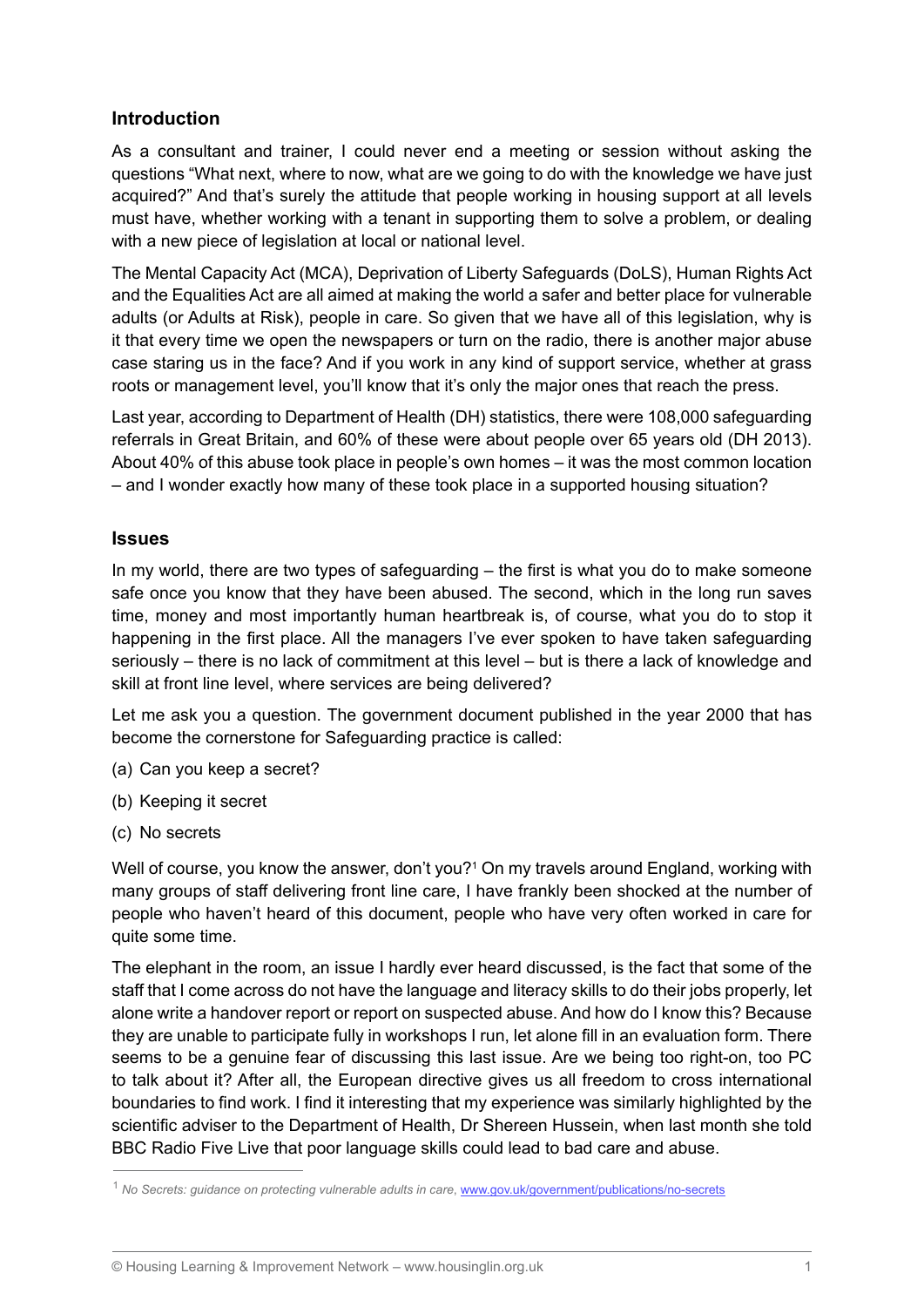Another issue I come across on a daily basis, is the number of staff who are completely unaware of how the Mental Capacity Act works, and its direct links with the Safeguarding agenda "It's just a form we have to fill in, because the manager says so" is but one response I have had from otherwise committed and sensible staff.

Nobody is saying that staff development and training is the only answer, but an interview with Helen Usbas, Learning & Development Manager at Essex Cares confirms just how important it is to have a well-trained staff group. I asked her what she thought were the key issues in making sure that service users are supported well to live at home.

*"The key is in training the staff, particularly with residents who are quite independent and carrying on with their life as normal, so that safeguarding issues are being picked up as quickly as possible. If you have a really good training programme and a really good process where the staff trust each other at work, take ownership of their work, have trust in their management, then people make disclosures, or alert their managers to safeguarding issues. I think that part of this isn't just focusing on the normal types of Safeguarding awareness training, but actually linking it to the setting, and thinking about it in a wider context* – *in terms of human rights and dignity, and what that means in terms of the people in that sheltered accommodation. Get the staff to think about what human rights mean to them, for example in terms of family life and privacy and those things. I think because it's somebody's home, and for the member of staff it's their work place, there's sometimes a lowering of the line between what is acceptable and what isn't. It's things that could seem quite small. I guess when you're living in that setting, you feel very much that you are in the control of the staff, and you need their support, it's easier to conform, and say, well ok, I'll go up and sit in my room instead of finishing watching that TV programme, because that's what's on the rota."*

Helen went on to talk about the language issue.

*"When it comes to the writing, if staff are not able to write in a clear structured way using grammar and correct spelling, it opens everybody up to safeguarding issues, because mistakes happen. You then find that one care worker has spoken to another who has then written the log, and things get lost in translation. I think the other thing is, there is also an issue that we are doing more and more recording, and people came to work in care because they weren't academic or very literate, and now we have the added issue of having to write very detailed reports, particularly when you are writing about the Mental Capacity Act. In a record of a conversation, and when things go wrong, and you are presenting, that is a real issue. By the same token, numeracy is sometimes worse than literacy, it could lead to serious issues around medication."*

## **Quality training, quality results**

I first started running workshops and training about 5 years ago. Human rights was my passion, so Safeguarding, the MCA and DoLS were my subjects. There was the luxury then, of spending a whole day on each subject, with the delegates that the various local councils and organisations sent to me. Bit by bit, that luxury (for the delegates, I mean) has been eroded, mostly because of funding cuts. I started getting enquiries for combining say, two subjects in one day – MCA and DoLS, or MCA and Safeguarding. This makes sense, doesn't it, linked subjects, throw them into one day, and save a bit of money. Then came the half day workshops – "any chance you could do just a brief outline of the really important issues in Safeguarding *and* the MCA, Paul?" Last week, a local council asked if I could just squeeze in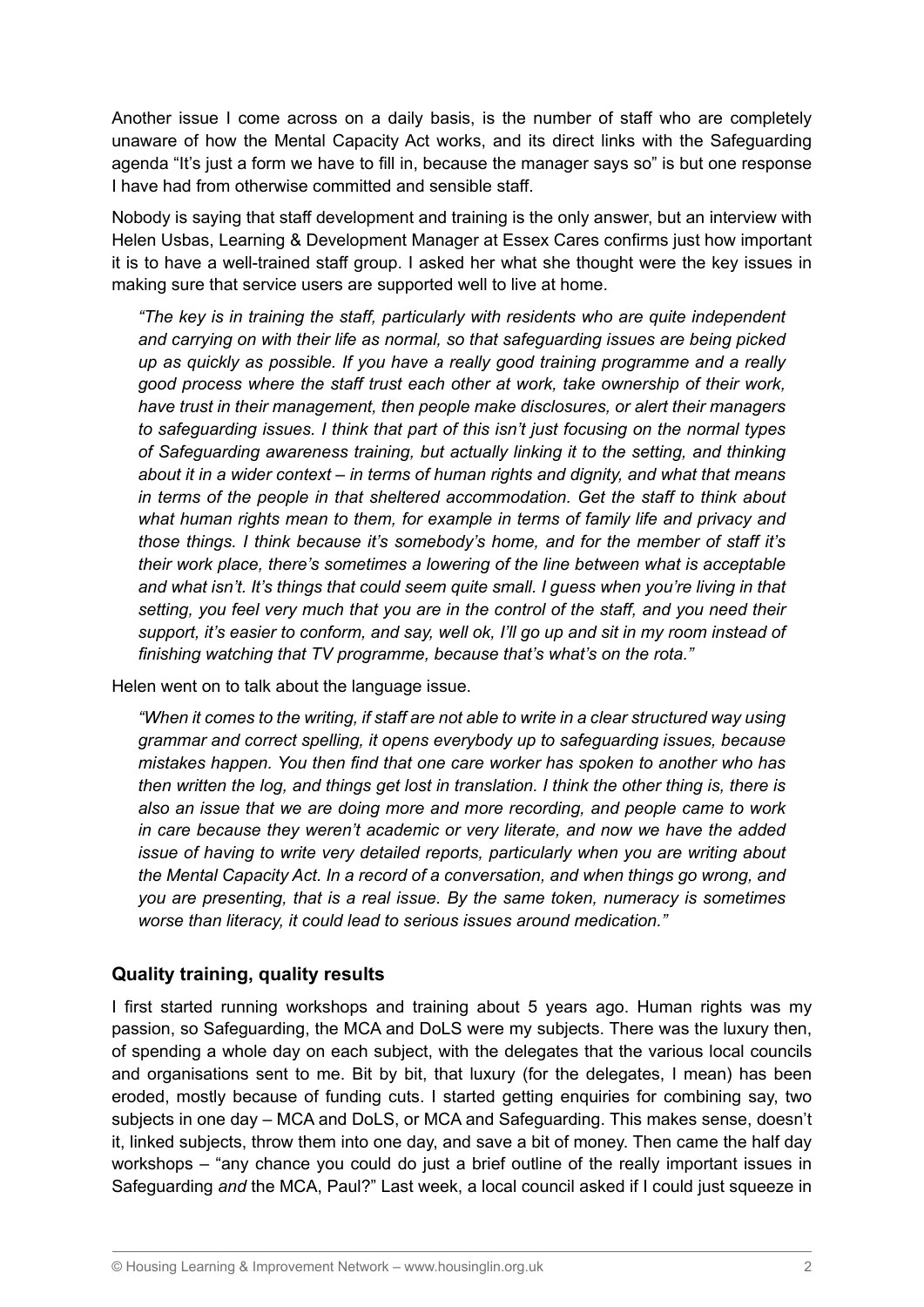something on DoLS into an already packed agenda in a Safeguarding for Adults and Children/ MCA training morning – "oh yes, and make sure that everyone understands the Children Act, No Secrets and Keeping Our Children safe, please" Quite a lot for just one morning, I'm sure you'd agree – what will people take away from these sessions, in terms of quality learning that they can use to enhance their working practices, and feel more confident about working within a framework of some quite complex legal issues?

# **The Care Bill**

Some of us have been thinking, for a very long time, about why the rules and regulations around adult safeguarding are not on the same legal level as those around child protection – abuse is abuse, isn't it, no matter what your age? The Government has recently had a real chance to put Safeguarding, (and it follows, the Mental Capacity Act) on the map as regards housing, in the Care Bill<sup>2</sup> passed in May this year. However, it has missed a trick, and a very simple one at that.

We know that under the new Care Bill, there is a duty on Local Authorities to establish Safeguarding Adults Boards. Their objective is to help and protect adults at risk of abuse or neglect, and they may do "anything necessary or desirable to achieve this aim". The NHS and police must nominate members with "required skill and experience". Unfortunately, housing will not have statutory representation on Local Safeguarding Boards.

In the report of the workshop "Adult Safeguarding and Housing",<sup>3</sup> Imogen Parry and Pete Morgan talk about their regret that this opportunity has been missed, and express it very clearly.

*"It was something of a disappointment to the authors that the Care Bill, published in May 2013 and superseding the draft Care and Support Bill, dropped the words 'and Support' from its title and didn't make housing central to Safeguarding Adults Boards (SABs). However, the government did state that 'We would be most concerned if SABs did not address the role, contribution and responsibilities of housing providers in adult safeguarding. We would also expect SABs to draw on the housing sector for in-put, collaboration and advice'.* 

*The content of the Guidance that will accompany the Bill when it becomes an Act has still to be decided. Hopefully the deliberations that this report contains will influence the thinking that develops and forms the Guidance, and will also inspire and provoke both housing agencies and Safeguarding Adults Boards to better integrate the role of housing into adult safeguarding."*

An opportunity missed, indeed, to really firm up essential partnerships in the Safeguarding agenda. I am aware, however, that the Housing LIN has been working closely with the DH and sector representatives on the forthcoming guidance.

To quote Imogen Parry once again, "Adult safeguarding is a relatively new activity when compared to child protection; and is very new for most housing staff."4

<sup>&</sup>lt;sup>2</sup> Factsheet 7 The Care Bill – protecting adults from abuse or neglect, Department of Health (2013). Available from: www.gov.uk/government/uploads/system/uploads/attachment\_data/file/198104/9520-2900986-TSO-Factsheet07-

<sup>3</sup> *Report of a workshop, Adult safeguarding and Housing*, PASAUK (Practitioner Alliance for Safeguarding Adults) (2013), Pete Morgan & Imogen Parry

<sup>4</sup> *CIH adult safeguarding chapter*, Imogen Parry. www.cih.org/resources/PDF/Policy%20free%20download%20pdfs/Learning%20 today%20leading%20tomorrow/05%20Adult%20safeguarding%20Parry.pdf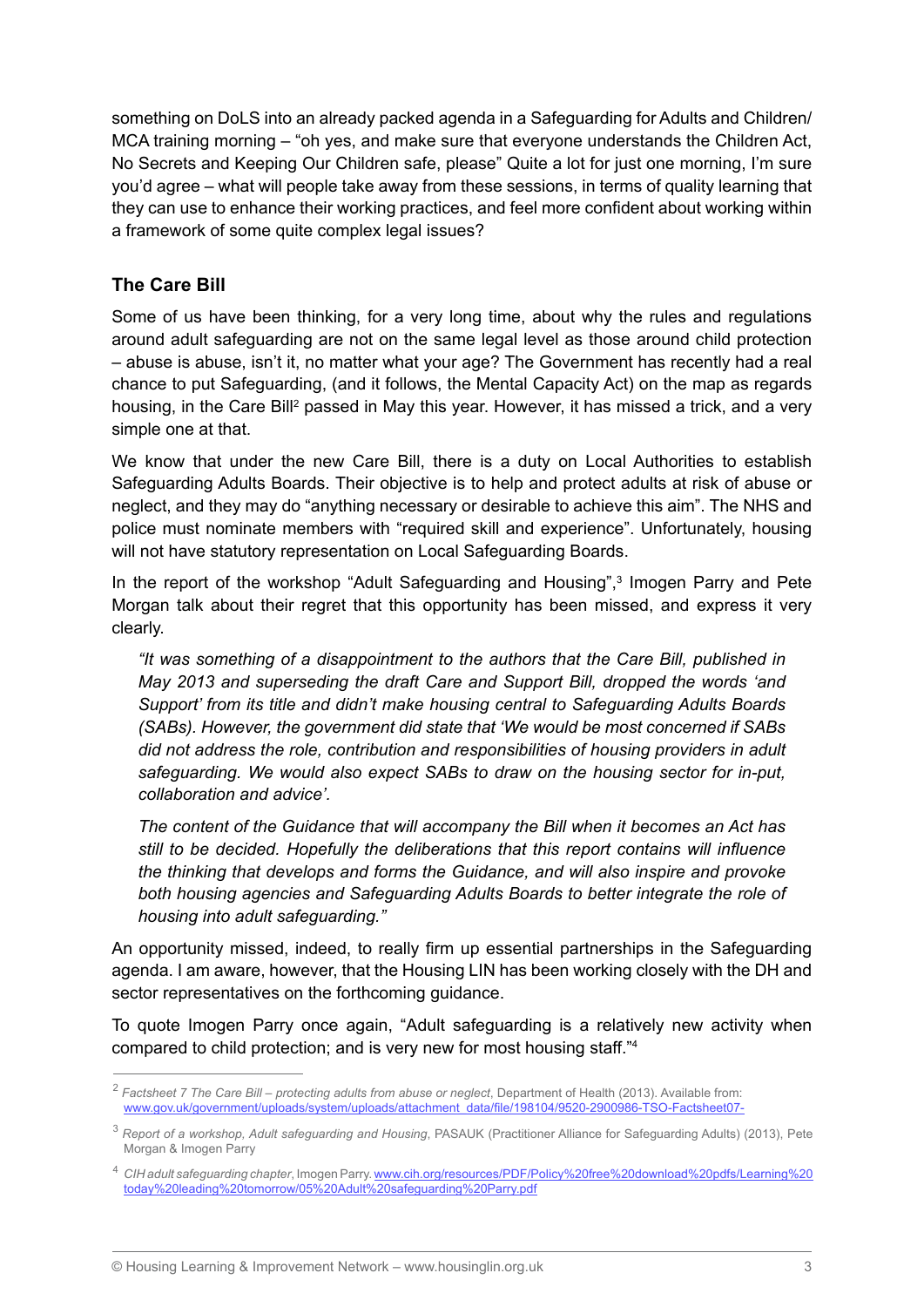And if that's not enough, there's another major issue in relation to the Care Bill - that of the failure to include a specific Power of Entry, despite significant lobbying for its inclusion. In the last 12 months, there have been 33 cases where Social Workers have needed entry to premises, in order to talk directly to alleged victims of abuse. For various legal reasons ("the system"?), they were denied access in 26 of these. Case law tells us that it is not enough to have "concern for welfare", and the Criminal Evidence Act talks about the police gaining entry "to save life or limb, or prevent serious damage". To sum up, as Tim Spencer-Lane, a lawyer with the public law team of the Law Commission would put it, "There is no new power of entry to speak to a person at risk of abuse and neglect". So how do we get a Social Worker to go in, when we know something bad is going on, to speak to a resident or tenant, and find out?

## **What do the staff say?**

At a workshop recently, I asked a group of workers at a well-known housing association what they thought were the key issues in the safeguarding arena, and they were very forthcoming and open. Here is a short-list of what they said:

- Abuse sexual, financial and physical, verbal and psychological
- Recruitment and retention of enough trained staff
- Dealing with abuse between tenants e.g. bullying
- Mental Capacity issues and self-neglect
- Where does duty of care start and finish?
- Drugs and alcohol
- Denial of rights
- Ignorance on the part of tenants of their rights and the law

This very committed staff group were crying out for firm guidance in all of the above areas, issues that they dealt with every day, in a demanding service user group; they made full use of a very busy staff development session. In reviewing the day's work, however, I found myself questioning why these staff felt that they couldn't go to their managers with these issues, but did feel that they could share them with a relative stranger in the shape of a trainer. I talked earlier in this piece about managers taking safeguarding seriously – so what could possibly bridge this gap? Every manager will have their own answer, pertinent to their own team; but in my experience of working with teams one thing is clear – if you don't involve the team members in the set-up of the local system, don't ask for their views on a regular basis, and don't ask them how the job is going, you don't get their ownership, buy in, and sense of responsibility. There are real issues in how we equip our teams to work well with all of our tenants and residents, but even further, we have to build healthy teams, where staff feel able to talk, discuss and share information both with each other and with managers or team leaders.

## **Safeguarding and the Mental Capacity Act – what's the link?**

The DH's Lucy Banerjea gave us some excellent ideas at a recent Action on Elder Abuse conference in London, on how to move both the Safeguarding agenda and the Mental Capacity Act forward in one go, certainly at least part of an answer to the question, "Where to now?" She suggests that the Mental Capacity Act is recognised in all job descriptions, and is at least thought about in supervision and appraisals; that everyone involved knows how to put the right to liberty and the right to family life into care plans, and does this automatically.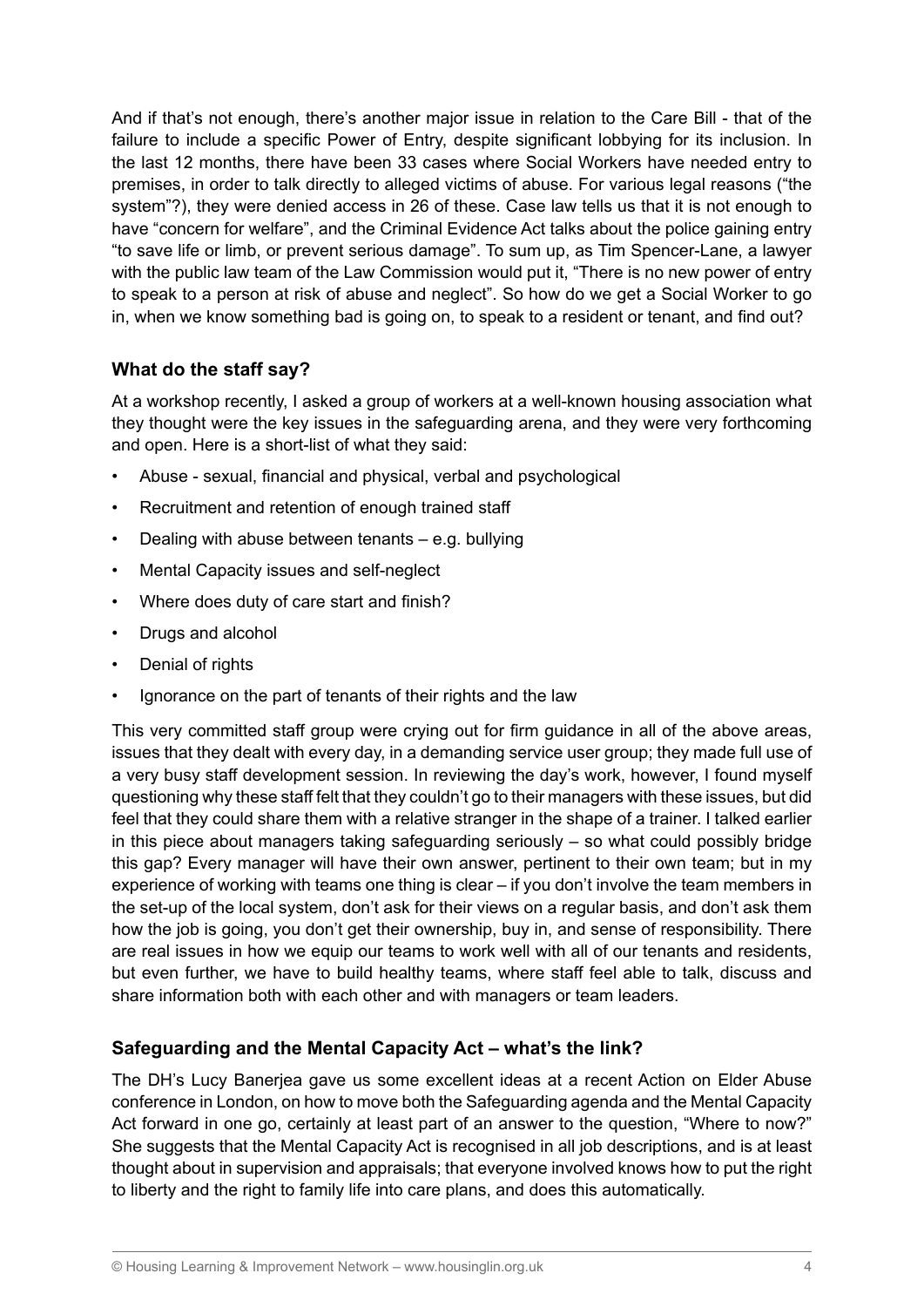# **Housing and the Mental Capacity Act – what's the link?**

The Department of Health defines Safeguarding as "The process of protecting adults with care and support needs from abuse or neglect".<sup>5</sup>

Mental Capacity is right at the centre of the Safeguarding agenda – it has to be, because if a tenant or resident can't make a fundamental decision, then they are in the hands of others, and are therefore vulnerable, and at risk of being abused. You just have to hope that the "others", whether family, friends or paid staff, have their best interests at heart.

I recently saw Lord Hardie speak – he is chairman of the House of Lords Select Committee on the MCA, who have just published a review of how this piece of legislation is working.<sup>6</sup> In Lord Hardie's view, the MCA is an excellent and much needed piece of law-making. There was a massive amount of evidence (2,000 pages), and what they found at rock bottom was that there was some good practice ... but mostly not. The Act has been around for a while now – so why is it so misunderstood?

Here are some of the key points outlined in the review:

- Capacity is not always assumed when it should be assumptions are often made, there are poor quality assessments, and the process can be challenging and stressful for all involved.
- Support in decision making is not embedded, because of lack of education and resources – this is better where specialist learning disability nurses are employed in hospitals.
- Risk aversion is mentioned by many statutory organisations as going against the Act there is an atmosphere of paternalism and over-protection.
- Wishes, thoughts and feelings are not regarded "Best interest" is the most misunderstood phrase; lack of awareness of the Act means that the person in the middle cannot challenge poor practice, and nor can the family.

The report goes on to make key recommendations:

- Low levels of awareness must be addressed, among those affected, their families and carers, professionals and the wider public.
- That overall responsibility for implementation of the Mental Capacity Act be given to a single independent body. This would locate within a single independent body the responsibility for oversight, co-ordination and monitoring of implementation activity across sectors, which is currently lacking.
- That the standards against which the Care Quality Commission inspects should explicitly incorporate compliance with the Mental Capacity Act, as a core requirement that must be met by all health and care providers.
- Training for medical professionals should highlight the Mental Capacity Act as part of their professional training.

<sup>5</sup> *Factsheet 7 The Care Bill – protecting adults from abuse or neglect*, Department of Health (2013). Available from: www.gov.uk/government/uploads/system/uploads/attachment\_data/file/198104/9520-2900986-TSO-Factsheet07-

<sup>6</sup> *Mental Capacity Act 2005: post-legislative scrutiny.*  www.publications.parliament.uk/pa/ld201314/ldselect/ldmentalcap/139/139.pdf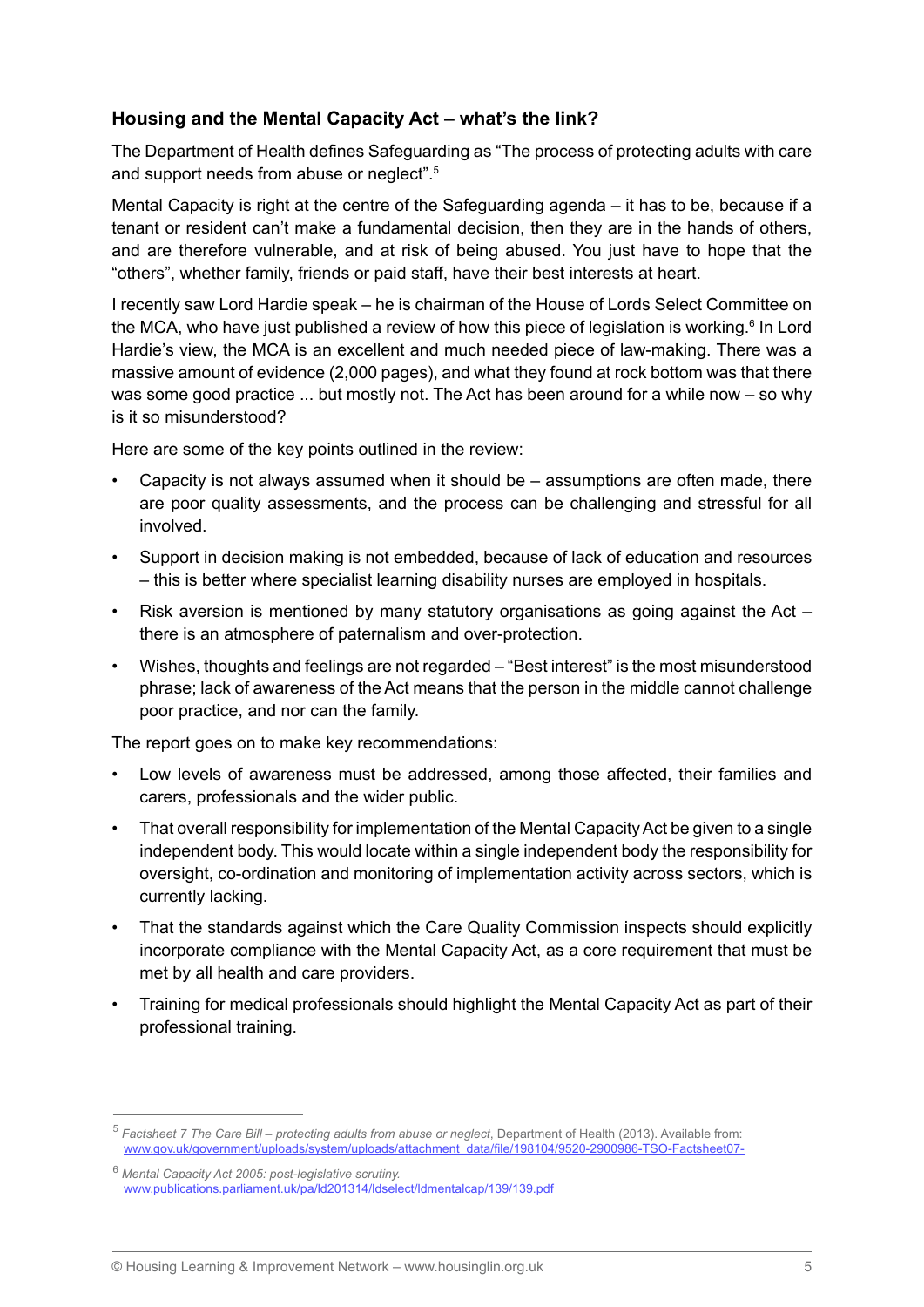Having worked with many groups of staff on MCA issues, with backgrounds ranging from day centre or care home front line workers to managers and psychiatrists, I can safely say that if the basic issues are clearly explained, everybody gets it. Everyone wants their service users, residents and tenants to have freedom, and be more autonomous. So what goes wrong in the implementation? Is it the amount of time in which we are allowed to deliver care? Is it our attitude – that we, as trained and experienced professionals "always know best"? Leadership? Confusion over "best interest"? Or simply lack of training? Probably a mixture of all of these, but in the best organisations there is time to go through full and proper assessments, the staff are properly trained from top to bottom (and yes, it does all start at the top), and as a colleague of mine from a supported housing organisation points out – "how do you know how you are doing unless you monitor the process?". I am very rarely asked about this last issue, wherever I am working. However, there are several tools available for free on the internet, several of which are listed on the SCIE website.<sup>7</sup> She is also a great believer in involving as many people as possible in the lives of residents and tenants, both professionals and family, where they are seen to be vulnerable adults.

An old colleague of mine, a former head of training and development in a supported housing organisation, sees the MCA very much in terms of location and expectation; employed staff are going to their workplace, tenants and residents are living in their own home. "For me, when we delivered training for supported housing and sheltered housing staff, it was very much about linking it to Human Rights. We all have the right to family life, so, for example, it's your place of work but it's somebody's home. So, if they have visitors, is it right for you to just go barging in, and say "It's my time to clean"? ... well no, it's not. This applies equally to the right to worship or just being allowed to sit with a group of people without being shoved along. Things like property: "I might want my things in a particular place, I might want my cupboard really messy – it's my home, and just because you're coming in to support me, it doesn't give you the right to start moving things around, or start reading my post, or empty my fridge because there are things in there that offend you! Past their sell by date. So really you should be asking me about those things before you go ahead and remove them."

## **Involving residents and tenants**

Another answer comes directly from the CEO of a progressive housing and care organisation in South East London, who work with a wide range of tenants, most of whom have learning disabilities and mental health issues. They have two service users on the trustees' board of the organisation, who are primed before the board meetings on which "Safeguarding issues" are a standing agenda item. The minutes are now all simplified, a by-product of which is that everyone involved now understands the sometimes complex issues of the board's business. The way she sees it, what is really important is "Involving as many people as possible in the lives of residents who might be vulnerable adults, so that you minimise the chances of any kind of abuse by one person or service, who might threaten the client or keep any kind of abuse or bad practice a secret."

<sup>7</sup> *MCA audit tools*, Social care Institute for Excellence. www.scie.org.uk/publications/mca/audits/list.asp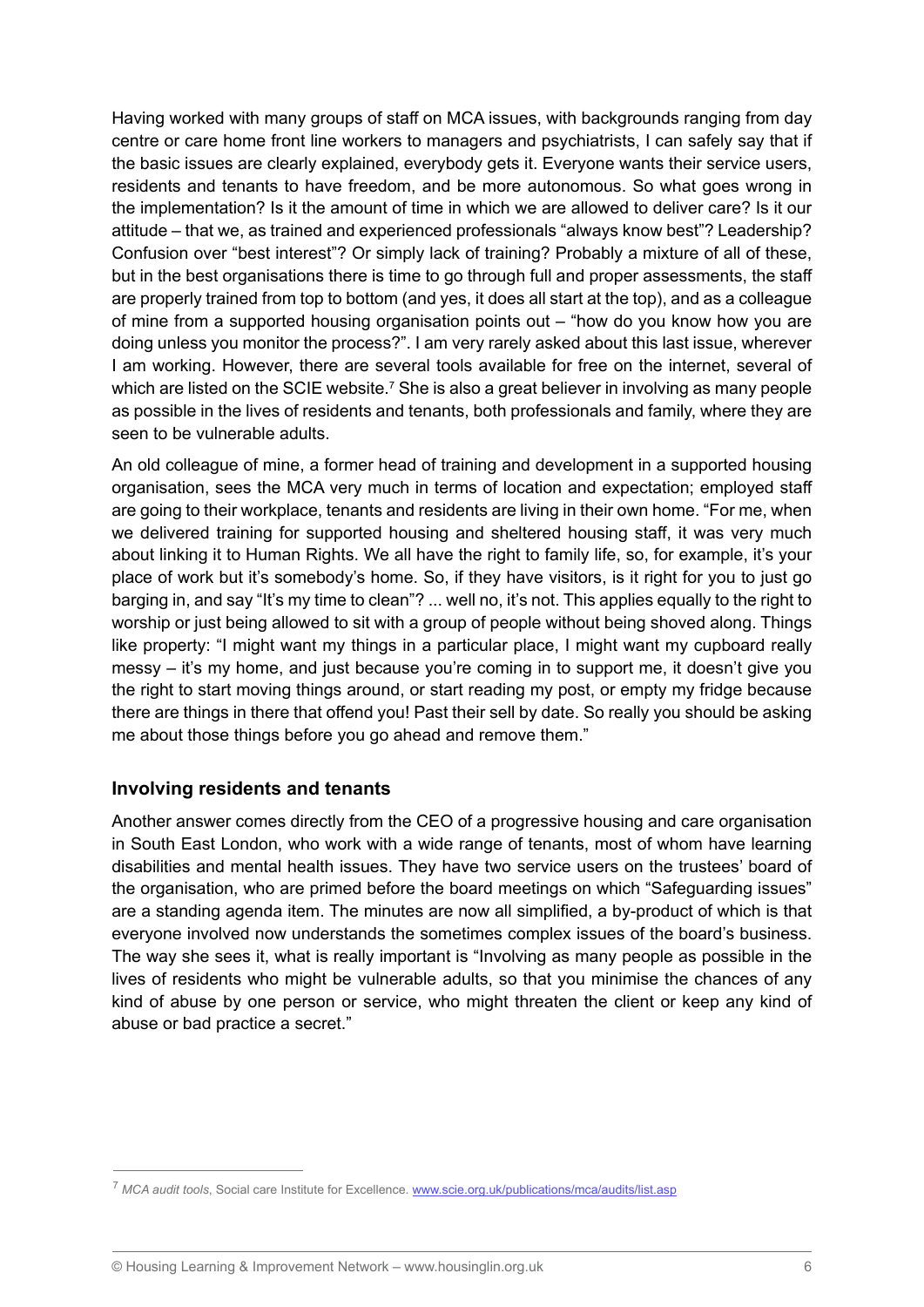# **Where to go for the right facts and information…?**

Of course, the Housing Learning and Improvement Network has a range of extremely useful resources on their dedicated housing and safeguarding webpages at www.housinglin.org. uk/Topics/browse/HousingOlderPeople/Safeguarding/. I understand they are also currently updating their factsheets on the MCA and housing (due later this year).

In addition, whilst writing this viewpoint, SCIE have just published an excellent new online guide on safeguarding and housing.<sup>8</sup> It starts with an introduction that I could easily have lifted for the start of this article:

*"Housing staff have a key safeguarding role to play, alongside their colleagues in social care, health and the police, in keeping people safe. They are well placed to identify people with care and support needs, share information and work in partnership to coordinate responses."*

It is freely available on the internet and as a download, and comes thoroughly recommended as a base-line resource for Safeguarding in just about any sector, although designed specifically for housing. It contains literally everything staff members involved in any kind of housing would need to know, and probably a bit more. It is a timely document, given the changes nationally in our outlook on safeguarding, the Care Bill, and the need for staff in general to have more awareness of key safeguarding issues like the MCA.

The new Guide contains sections ranging from identifying tenants with care and support needs, identifying signs and reporting safeguarding concerns through to sharing information, joint working and communication, and understanding the Mental Capacity Act. The guide provides comprehensive information for staff at different levels in clear language, and signposts to many other important websites and resources. Any manager or trainer could use it as foundation learning for their teams or delegates. Especially welcome are the clearly written sections on some very tricky subjects, like tenants who self-neglect – this issue is a major one in the Safeguarding world in the USA and Australia, but isn't really talked about over here as much as the typical "seven types of abuse" we all know about.

## **Damned if you do...!**

To tell the truth, it's really hard to say (or prove) what *does* work in terms of Safeguarding or preventing abuse. How do you know when something *doesn't* happen? And how do you tease out the figures – referrals up by 11% last year, but surely not because there are 11% more abuse cases actually happening. In a literature review on Prevention of Abuse in The Journal of Adult Protection<sup>9</sup> Alison Faulkner highlights Empowerment and Choice as one of the key recurring issues. There is a massive throwback here, to the old cherry of wanting the tenants and residents to think for themselves, speak for themselves, and ultimately make their own decisions – but wanting also to cover our backs in terms of "allowing" them to take risks. (Actually, you don't "allow" someone with mental capacity to take risks at all). As my colleague, Stuart Sorensen, an ex-mental health nurse would say, "you're damned if you do, damned if you don't!" I originally, like many others, got into this kind of work because I desperately wanted to see the people we now call 'Adults at Risk' grow, flourish, and live their own lives, long before the MCA or DoLS were ever thought of. To quote Alison, who really says it all:

<sup>8</sup> *New guide on safeguarding and housing,* SCIE. www.scie.org.uk/publications/guides/guide53/

<sup>9</sup> *Prevention of Abuse: a brief overview of the literature*, Alison Faulkner, The Journal of Adult Protection, Volume 14 no.1 p.35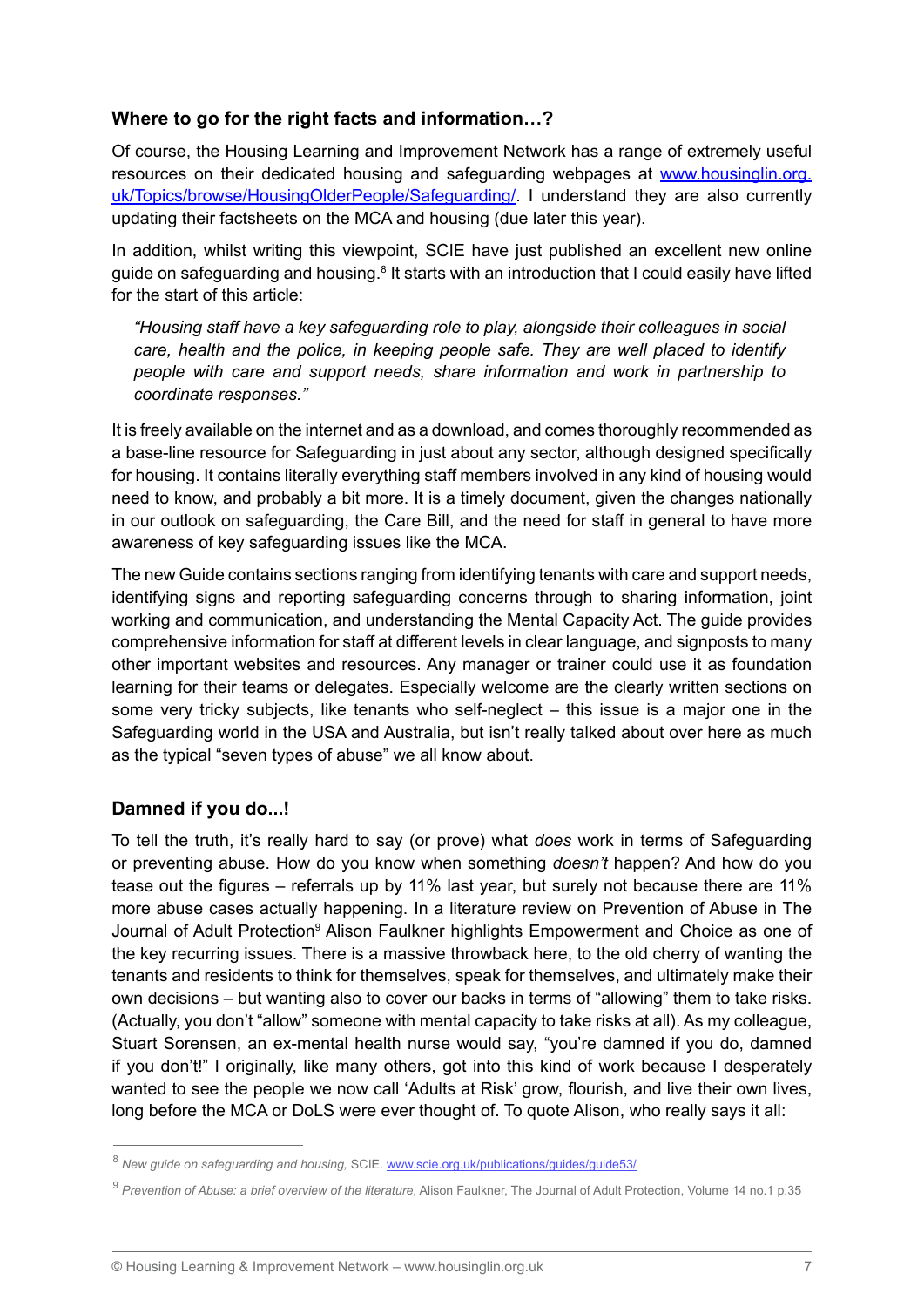*"It is vital to ensure that adults at risk of abuse are empowered to make decisions for themselves about the risks they may face, and that they have the opportunity to make choices (e.g. about the care they receive and where and how they receive it). Empowerment and choice need to be at the core of Safeguarding policy and practice. This means ... taking a risk-enabling approach within services, and ensuring that service users have genuine choice both of and within services."*

So, taking into account this wish for autonomy, how do we make sure that residents and tenants are aware of their rights under both the safeguarding Agenda, and the MCA? Well, apart from the usual public awareness campaigns, leaflets in GP surgeries and so on, how about really reaching the people in the middle of it all, by running workshops on these issues for the service users and their carers? This way of working has recently started up in several areas including Norfolk, and the feedback has been very positive indeed. One of the key issues about this type of education, is that it allows our residents and tenants to use the same language that we do, to think along the lines that we do, and thus open up the channels of communication – at the same time promoting knowledge and understanding.

# **What are we going to do with the knowledge we have acquired……?**

Having looked at some of the difficult issues around housing and safeguarding, and in the full knowledge that there is much to improve, it is useful also to look at some of the achievements that have been made, to remind ourselves of what can be done with the knowledge (and experience) that we have acquired.

A really positive example of a well-structured programme is how the drivers for Passenger Services in the Redbridge Transport team have now all participated in and taken on board their basic Safeguarding training. They have often started the sessions wondering why they are there – but the feedback shows that many of them have stories to tell about safeguarding issues, and that much interest in the subject is generated. It's stuff they knew already, as family members or citizens, but had never had it put in a framework for them.

Dimensions and the Cameron Trust are but two organisations who seem, to some extent, to have cracked how to get it right in terms of housing. Anyone who reads Learning Disability Today,10 will be aware of the reports involving these organisations in which, for example, people with Learning Disabilities or disabilities have, through intense personal planning and the right support, found ways of making life choices and of living independently – almost in spite of the restrictive systems around them. The interesting thing about some of these cases is that they involve people who were previously categorised as having difficult or challenging behaviour – an aspect of their life that disappeared once they had their own place to live in, were offered choices in their lives and, of course, had the right people to support them.

As little as two or three years ago, the groups I was working with comprised front-line workers only – care staff from residential homes, day centre workers and so on. I'm very happy to report that the word is spreading – I am now finding on a regular basis that housing workers, dentists and dental nurses, practice managers and receptionists from GP surgeries, even local pharmacists are turning up to my workshops.

In the more enlightened boroughs like Havering, library staff, street staff and sports centre staff are all doing basic Safeguarding training, which includes a short session on the Mental

<sup>10</sup> Keys to the Door, *Learning Disability Today,* Summer Special 2013.